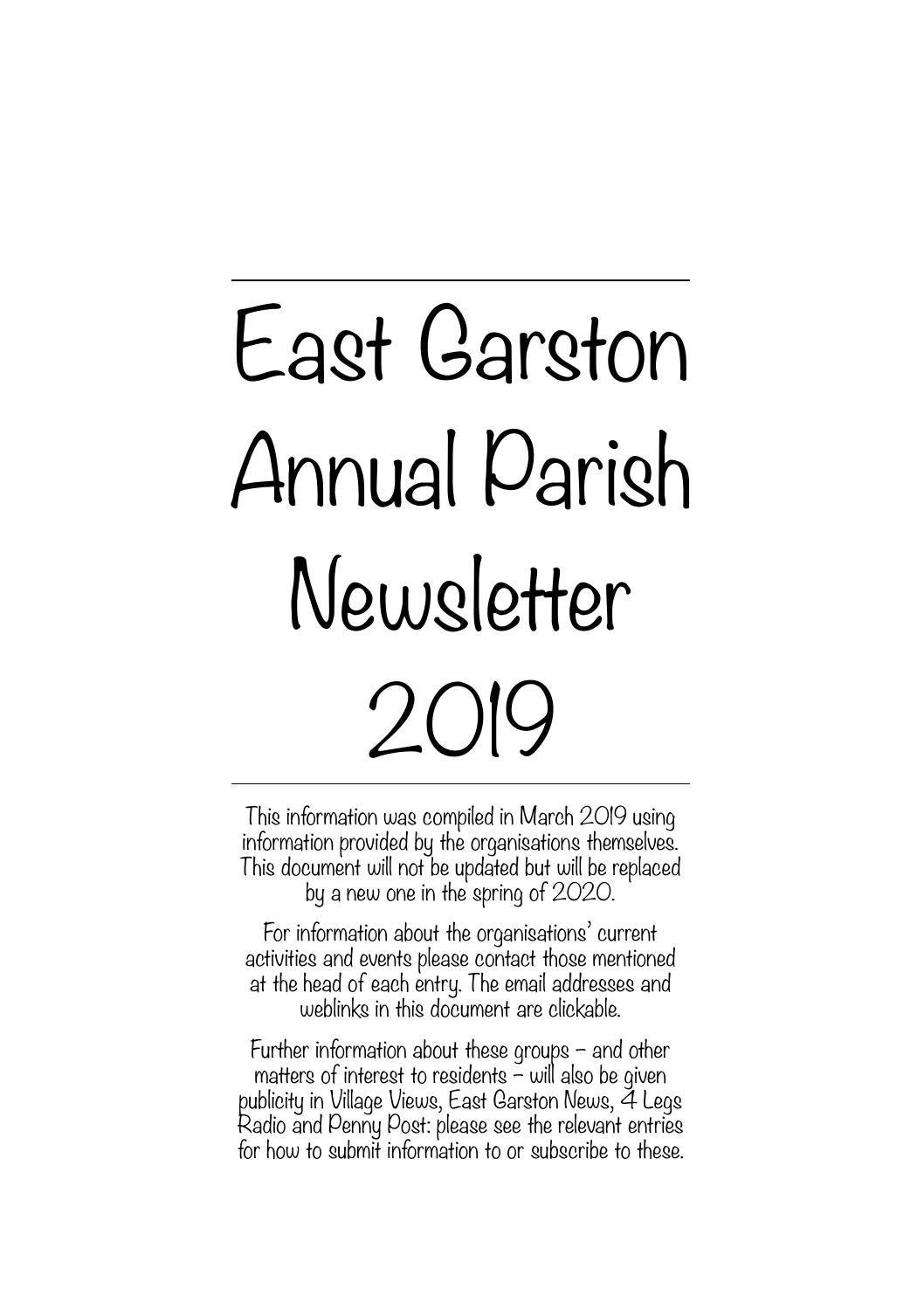### **Parish Council Chairman's Annual Report**

A fter a certain amount of internal discussion we have resurrected the annual newsletter, for those of us who feel the printed word can record the history of village events far more effectively than any computer. Thanks to *Penny Post* for pulling this together. For those of you who prefer (or tolerate) the digital medium, this newsletter will also be available online on the East Garston website and *Penny Post* (details below).

Speeding is still a major concern to people in the village. Parish Councillor David Ruse has taken it under his wing and, with help, regularly performs speed checks up on the main road. He has also persuaded the police to take an interest – so you have been warned! Gates have recently been erected at either end of the village to convince drivers that they are entering a built-up area.

Another concern is car parking for Hillside residents. Whilst this has been a problem for some time, the Parish Council has, after talking to several residents, taken steps to understand the potential cost of such a project.

Due to last autumn's clean-up day being so successful, the council assumed that you would like a spring one as well – this duly took place on 30 March.

We now have salt bins in most areas of the village. The salt is for you, the residents. If you see somebody filling their car boot up from the bin, they are probably stealing it and you have every right to tell them it's not theirs.

There are also dog-waste bins in several places. Please use them when walking your dog – it is so much more pleasant to walk where there are no dog faeces.

Some of you will have noticed the outdoor gym equipment in the Jubilee Meadow. Yes – the Parish Council *does* care about your health. We would like to see more people using it. Each machine is fairly self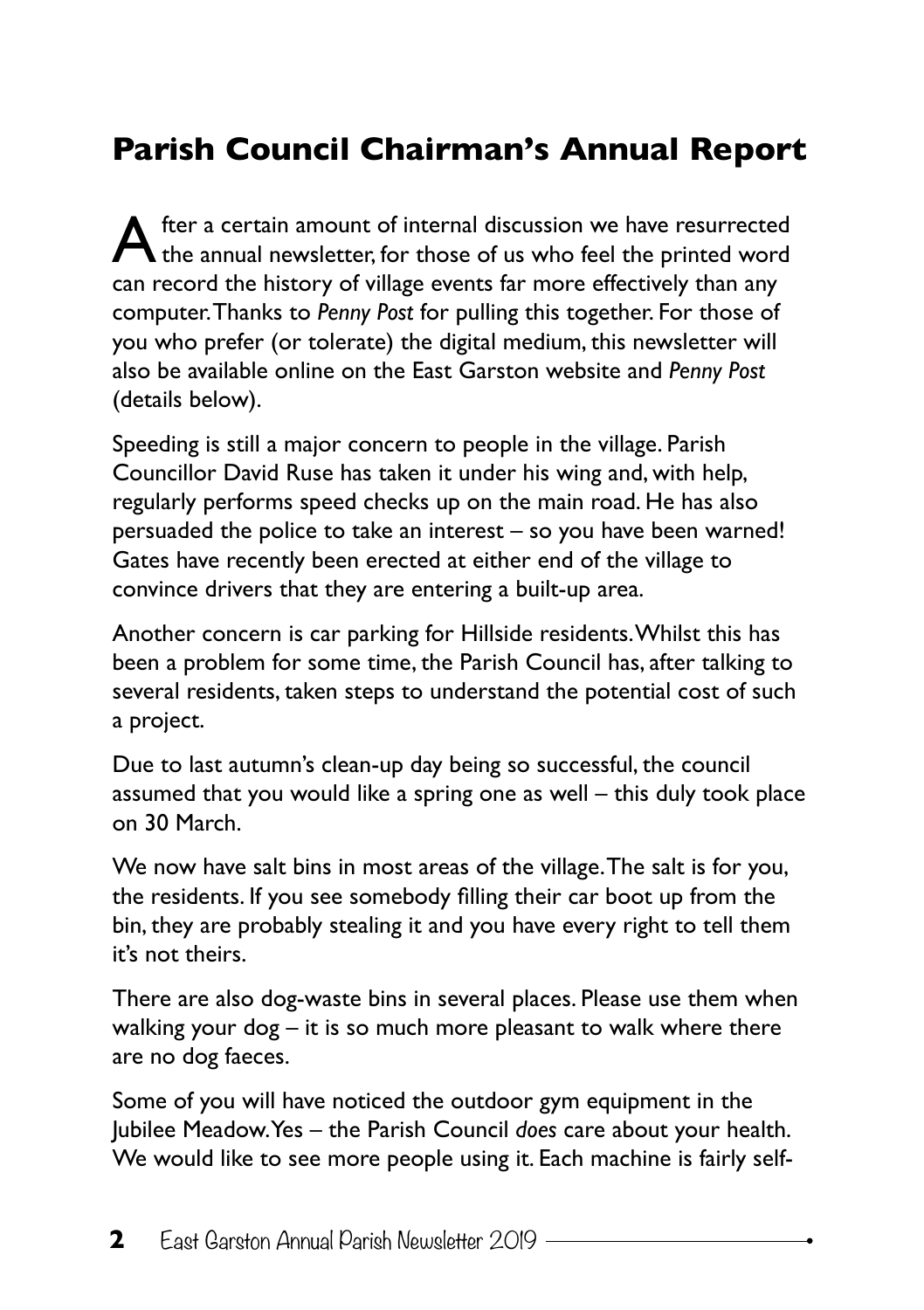explanatory about usage. Although we came by it unintentionally, we have Thames Water to thank for the money to pay for it as a result of the unfortunate sewage leak last year.

2018 saw the biannual music festival, Garstonbury, organised and hosted by Freddie and Sue Tulloch. Although not organised by the Parish Council, it is a great day for the village, particularly with two local groups performing.

The major public event this year is the Village Fete on Sunday 31 August. More details on this will be available nearer the time (see also the East Garston Amenities section below).

Well done to the East Garston Allotment Association for putting on a great event and sale last year – this show is proving to be very popular and enjoyable.

Another piece of good news is the preparation for the old village shop to be re-opened as a café, also serving light meals. Local resident Ruth Jordan has taken this on and we wish her all the very best of luck with this enterprise.

As most of you will already know, Alan Breadmore is retiring from his post as Parish Clerk this year. I hasten to add this is not a well-paid job – it requires somebody, preferably a local resident who would like to offer their time and commitment to running the 'office' part of the Parish Council. We are actively seeking somebody interested in this post. If you are interested, please contact a Councillor. If you need more information, Alan is happy to talk to anybody about the amount and nature of the work involved.

I and my fellow Councillors would like to thank Alan most sincerely for the long hours and dedication he has put into this post. He has held us on the straight and narrow for the last eleven years and for this we are most grateful.

I would like to thank the usual suspects who have given labour and time to the village upkeep. They include Dave Knight, David Taylor, Trevor Butcher, Richard Talmage and Chris Tonge.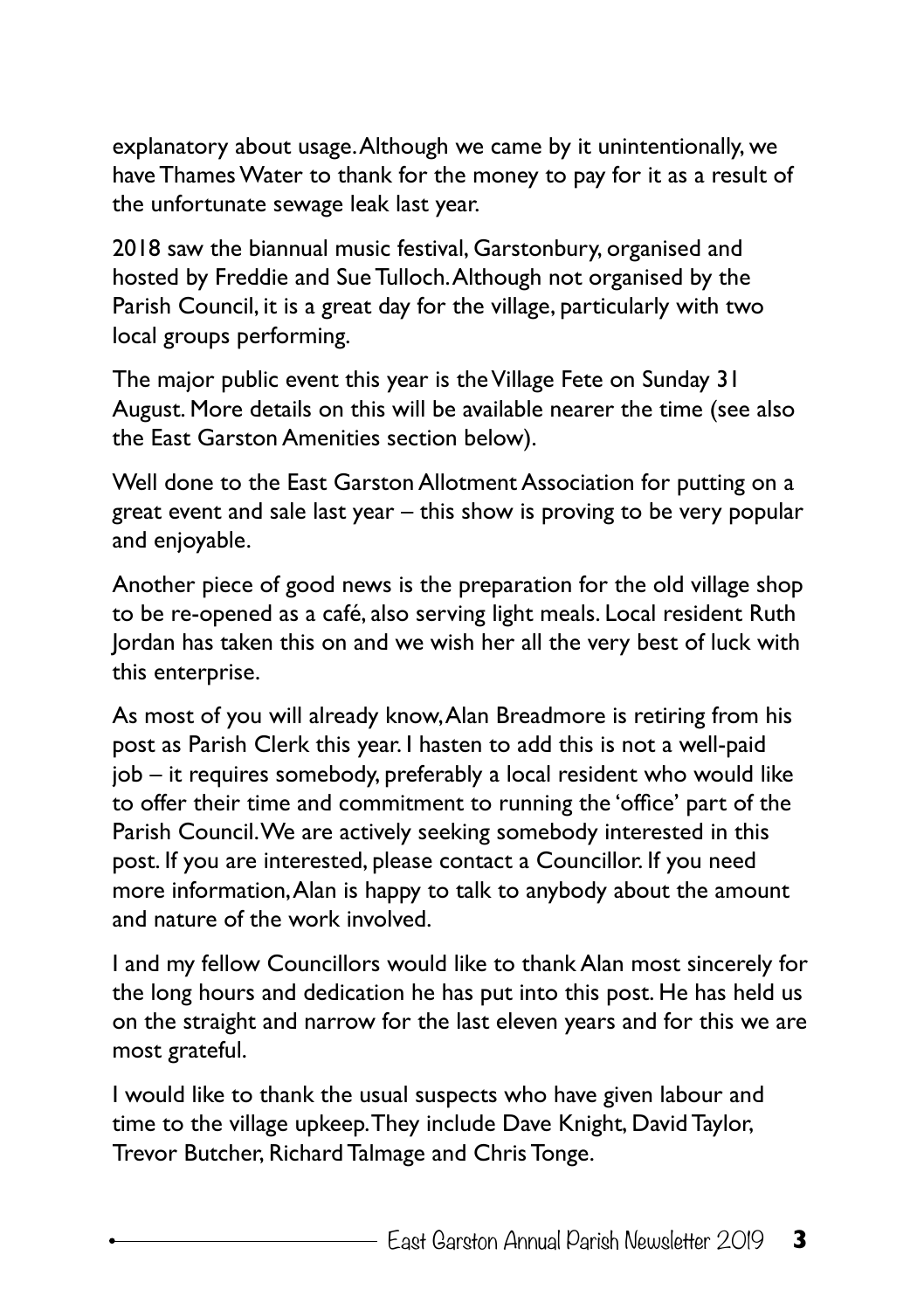I would also like to thank my fellow Councillors, and Alan, who have all given due care and attention to village matters.

For information about the activities of the Parish Council and life in and around the village, East Garston is singularly blessed.

Information about the Council can be found by visiting East Garston's excellent website at [www.eastgarston-pc.gov.uk](http://www.eastgarston-pc.gov.uk)

In addition, the Parish Council produces on behalf of *Penny Post* an e-newsletter (sent out about every six weeks), *East Garston News*, one of the best of its kind in the area. If you wish to subscribe to this, please email [penny@pennypost.org.uk.](mailto:penny@pennypost.org.uk) If you wish to comment on anything in *EGN* or sumbit anything for publication, please contact eastgarstonpc@gmail.com.

*Penny Post* (see also below) publishes a monthly e-newsletter for the Valley of the Racehorse and a weekly e-newsletter for the wider area.

*Village Views* (see also below) publishes a monthly magazine covering Lambourn, Eastbury, Lambourn Woodlands and Woodlands St Mary as well as East Garston.

I would now like to hand over the remainder of this newsletter to the various organisations which help make East Garston such a delightful place to live. Our thanks to them all for their energy and enthusiasm over the last 12 months. The Parish Council wishes them, and any other organisations which may emerge, every success for the future.

#### **Jonathan Rabbitts**

Chairman East Garston Parish Council 01488 648736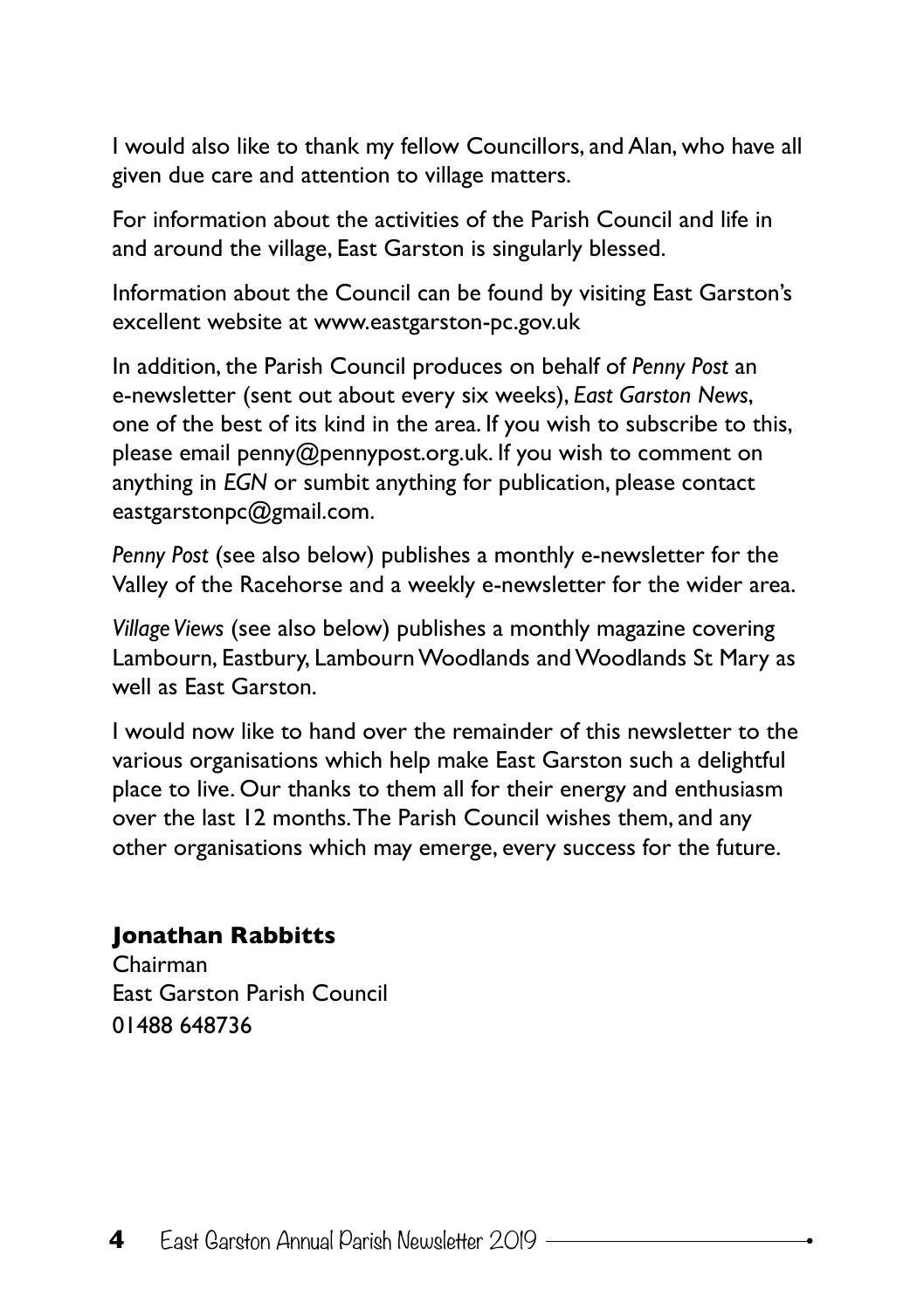#### **East Garston Amenities**

Contact: Freddie Tulloch Email: [freddie@ftulloch.com](mailto:freddie@ftulloch.com) Tel: 01488 649590

The objectives of EGA are to support the East Garston Parish community and to orchestrate a variety of different events during the year that raise valuable funds to be used on community projects.

The big one for us is the Village Fete, which in recent years has been blessed by the weather (this will be on Saturday, 31 August in 2019). The fete is great at bringing the village together. For some it was a time to relax: looking at the different stands, plenty to eat and drink, the raffle and of course and of course the Garston Gallopers. For others it was all about taking part, whether it was the children's races, fancy dress, dog show, egg catching or in the produce tent. Competition is always fierce but with plenty of prizes on offer most people go home feeling like a winner.

Other highlights include the annual Christmas Fun Run, the Golf and Bridge Championships as well theatre trips to the theatre – this year we are going to *The Importance of Being Earnest* at the Watermill on Thursday, 20 June.

We encourage those within the village to come to us with their ideas as EGA is always looking for new projects, outings or events that continue to give something for everyone.

Through the year EGA supports a number of East Garston projects (the over 60s Christmas lunch and Bonfire Night, for example) and helps with the maintenance of the village and its landmarks.

Please get in touch if you would like to be involved with the EGA or take part in any of its activities, if you have your own ideas for an event or if you think that there is a worthy cause in the community that requires funds.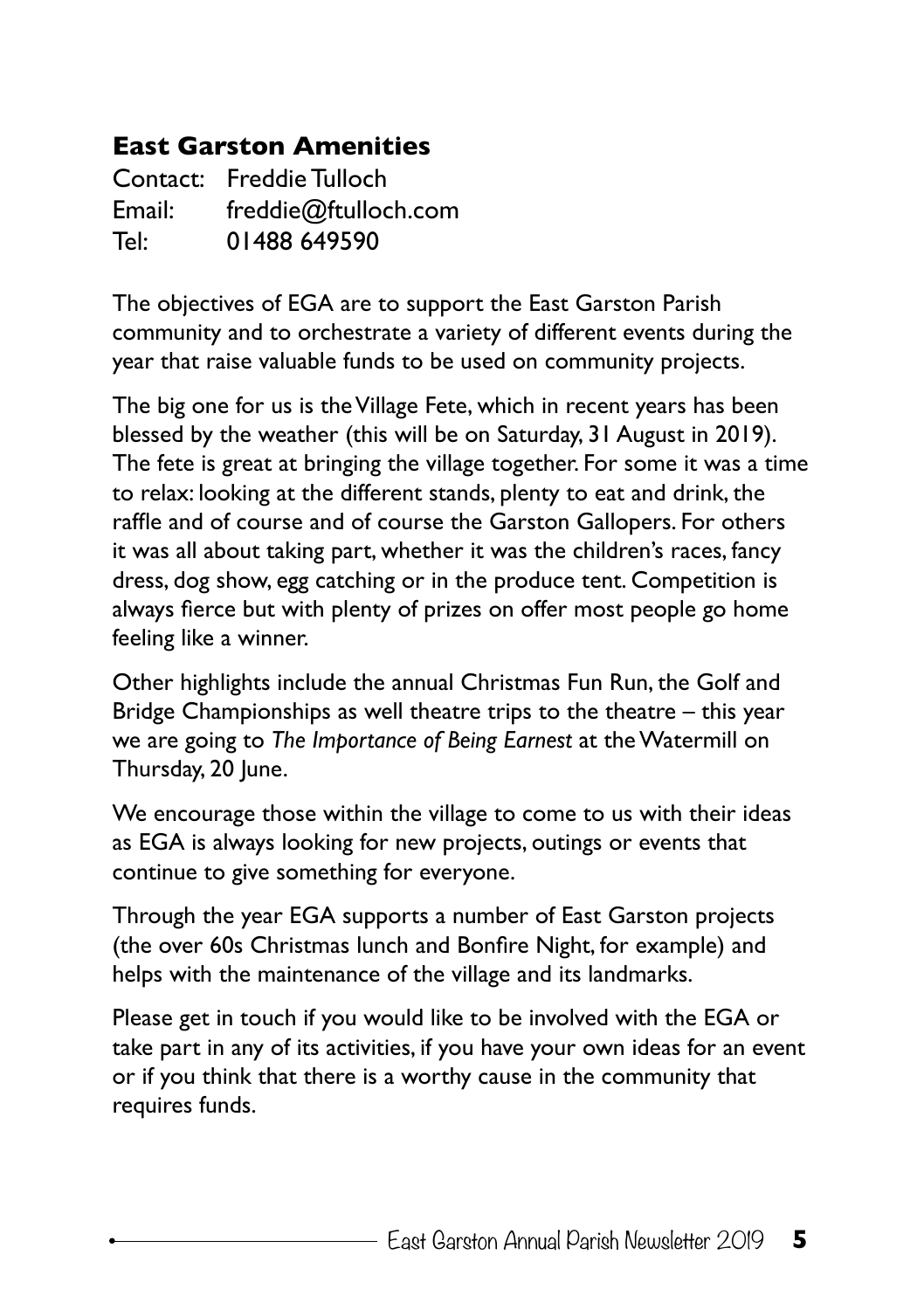#### **All Saints Church**

Bob Briant; [bobbriant196@gmail.com;](mailto:bobbriant196@gmail.com) 01488 648646 Dawn Tonge; [dawnmarytonge@gmail.com](mailto:dawnmarytonge@gmail.com); 01488 648370 Karen Sperrey; [karen@kado.cloud](mailto:karen@kado.cloud); 01488 648365

The worship is central Anglican (Church of England) and the parish, together with those of Eastbury and Lambourn, forms the Benefice of the Lambourn Valley, with the Vicar based in Lambourn.

Sung Holy Communion services are currently at 9.00am on the second and fourth Sundays each month. When there is a fifth Sunday, the Holy Communion service rotates around the three churches and the singing is led by the Lambourn church choir. There are occasional Choral Evensong services at 6.30pm, also rotating. Special family services, such as the Mothering Sunday service and Harvest Festival, are normally held at 12 noon.

The church is mostly kept locked but if anyone wishes to have access please ring Bob or Dawn who will be pleased to unlock it. The PCC has endeavoured to ensure that the church is seen to be part of the community and has provided a refreshment marquee at village events such as the village fete, the Garstonbury music festival and the local charity Bluebell Walk. Another successful community activity organised by the church in the summer is a Safari Supper.

The church has traditionally organised the Remembrance commemoration for the village. In 2018, this was coupled with an extremely successful WWI Exhibition in the church organised by East Garston's Local Historical Society.

The church has encouraged young musicians with groups performing at services on Mothering Sunday, at Harvest Festival and Christmas Day.

The church aims to continue to be a place of welcome for worship and for our fellowship to be inclusive with mutual love and acceptance, to nurture existing congregations while providing activities to engage with young people and to be at the heart of village life.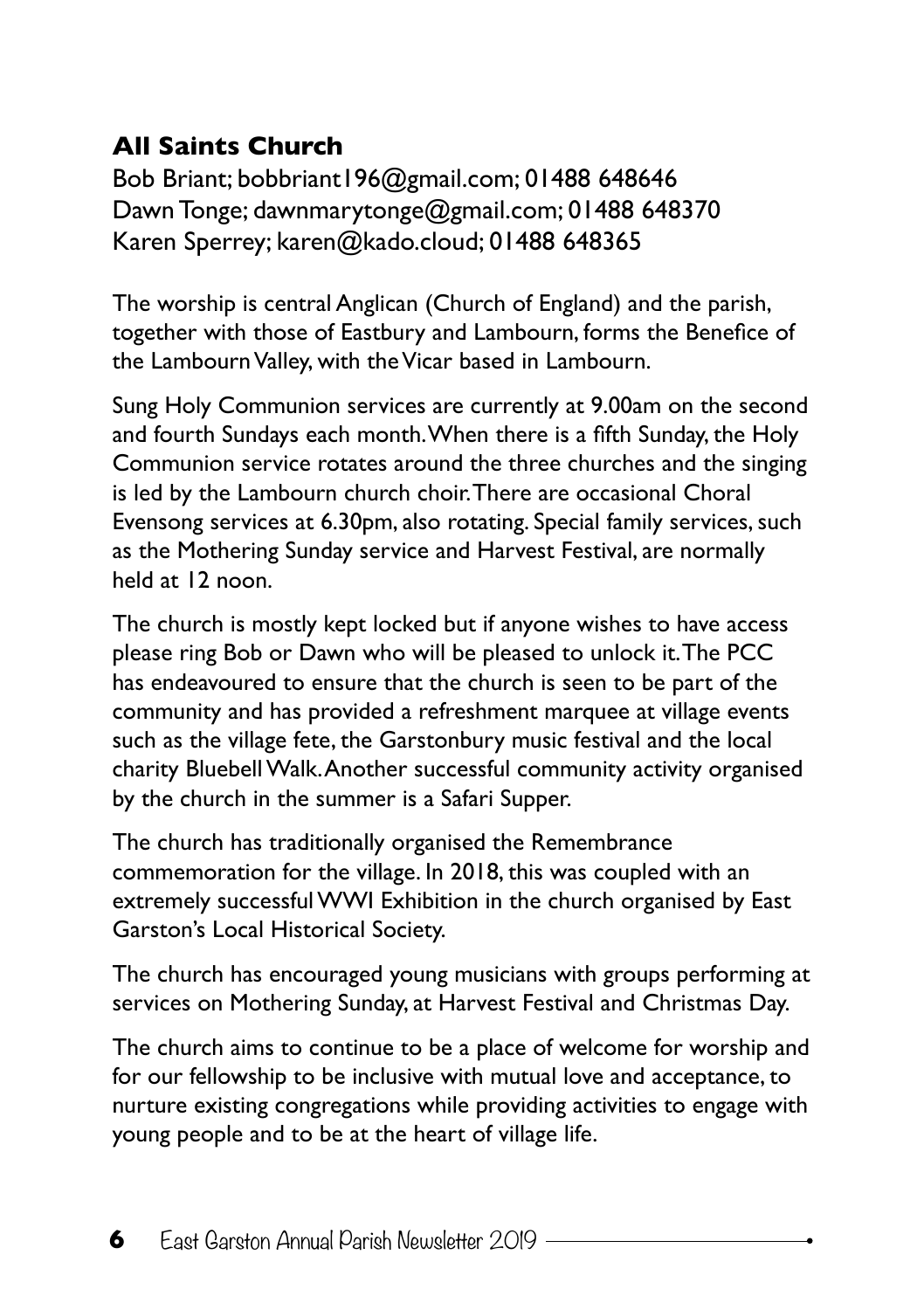#### **Garston Gallopers**

|         | Contact: Jackie Breadmore                  |
|---------|--------------------------------------------|
| Emails: | squire@garstongallopers.co.uk (membership) |
|         | bagman@garstongallopers.co.uk (bookings)   |
| Web:    | www.garstongallopers.co.uk                 |

Garston Gallopers is your local Morris dancing side, meeting in East Garston Village Hall most Mondays from 8.00 to 9:30pm. For those of you familiar with Morris styles, most of our dances are Cotswold, with a few Border-style dances. We use short sticks, long sticks or hankies and wear the village colours of green and purple.

We always welcome new dancers (male and female) so drop into one of our practices if you would like to have a go. It's good fun and an excellent way of keeping fit. The Social Club bar is open for muchneeded refreshment.

Most of our dancing is done outdoors during the summer months, performing at fetes, parties, weddings and at Days of Dance at the invitation of other Morris sides. We have also entertained social groups such as the WI and local schools.

Highlights in 2018 were a wedding at Speen Church, dancing in Victoria Park for Newbury Family Day and supporting the Children in Need Rickshaw Challenge in Kintbury with our own dancing Pudsey Bear.

2019 is the 10th anniversary of our group's formation and we already have a busy season planned. We shall be attending a number of local village fetes (including East Garston's) and we also look forward to meeting up with other Morris sides to dance in the summer evenings at favourite pubs.

In July we shall be travelling to Ilfracombe for 'All Things Morris' and in August we shall again be dancing at the top of White Horse Hill with other sides when Icknield Morris celebrates its 60th anniversary.

Our contact details are above. You can also follow us on Facebook and on Twitter.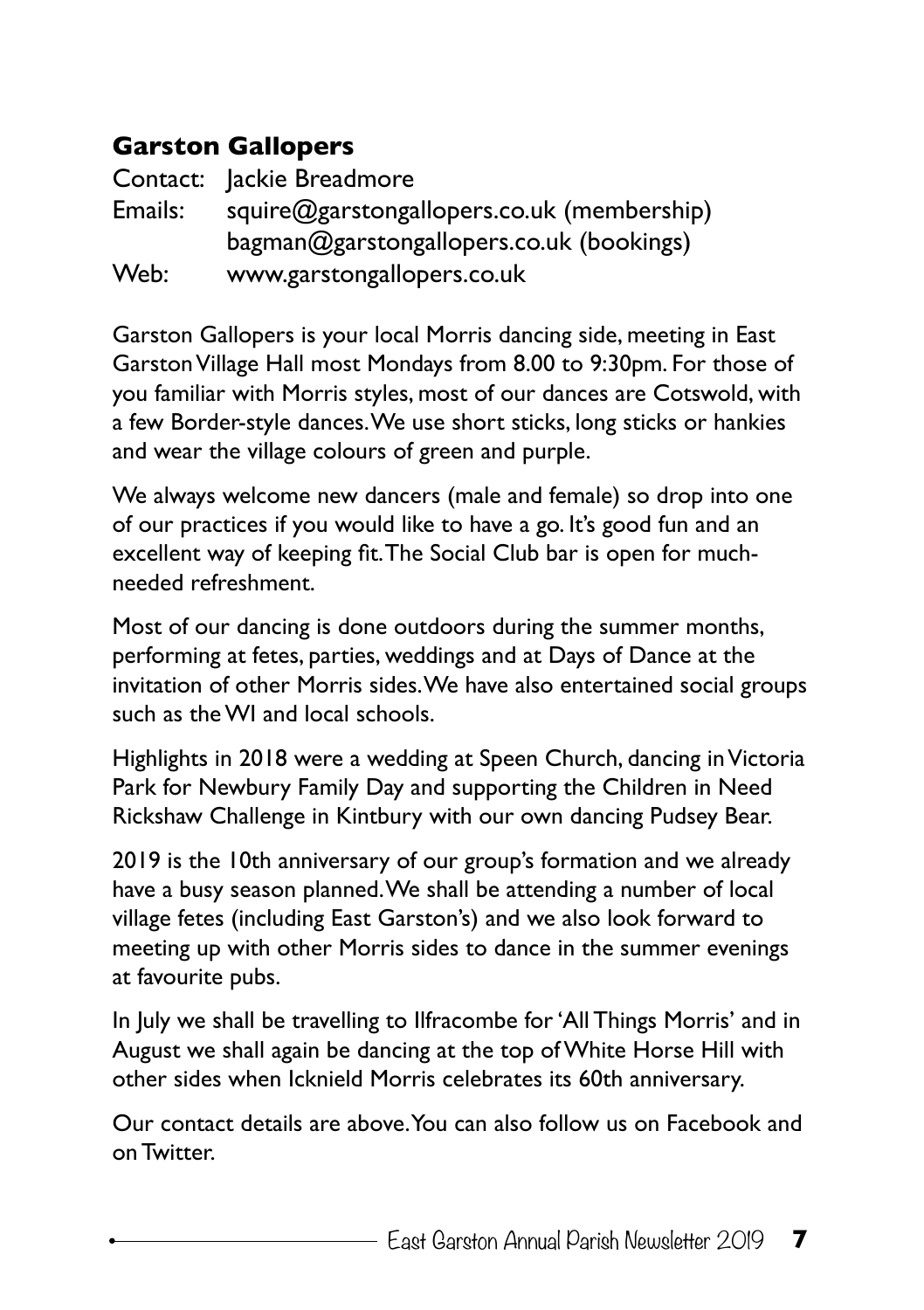#### **East Garston Local History Society**

Contact: Karen Sperrey Email: [karen@kado.cloud](mailto:karen@kado.cloud) Tel: 01488 648365

The aims of the Society are to organise talks and events about local histor, to arrange visits to places of historical interest; to support local historical initiatives; and to respond to requests for information about local people and places from the past.

The main recent activity was the collating and arranging a wide range of items and documents for an exhibition of WW1 memorabilia in commemoration of of the centenary of the end of the war.

Since the illness of founding Chairman; the late Jonathan Haw, the Society was fairly quiet until above-mentioned exhibition. this was well supported by the village, has sparked a renewed interest.

The main aims in 2019 are to form a new committee of interested individuals and arrange at least one talk this year.

#### **Lambourn Valley Foodbank**

|      | Contact: Trevor Butcher   |
|------|---------------------------|
| Tel: | 01488 649582              |
| Web: | westberks.foodbank.org.uk |

Working in association with West Berks Foodbank and The Trussle Trust, the Lambourn Valley Foodbank was set up in 2012 by the places of worship in Lambourn, Eastbury and East Garston.

Its aim is to help families and individuals in need of short-term support to get them through a difficult period in their lives. We provide food parcels with a minimum of three days' non-perishable tinned and dried food that has been donated by people in our local community. These parcels are provided against vouchers issued by care professionals. The Foodbank can also provide additional support to help people address the underlying cause of their situation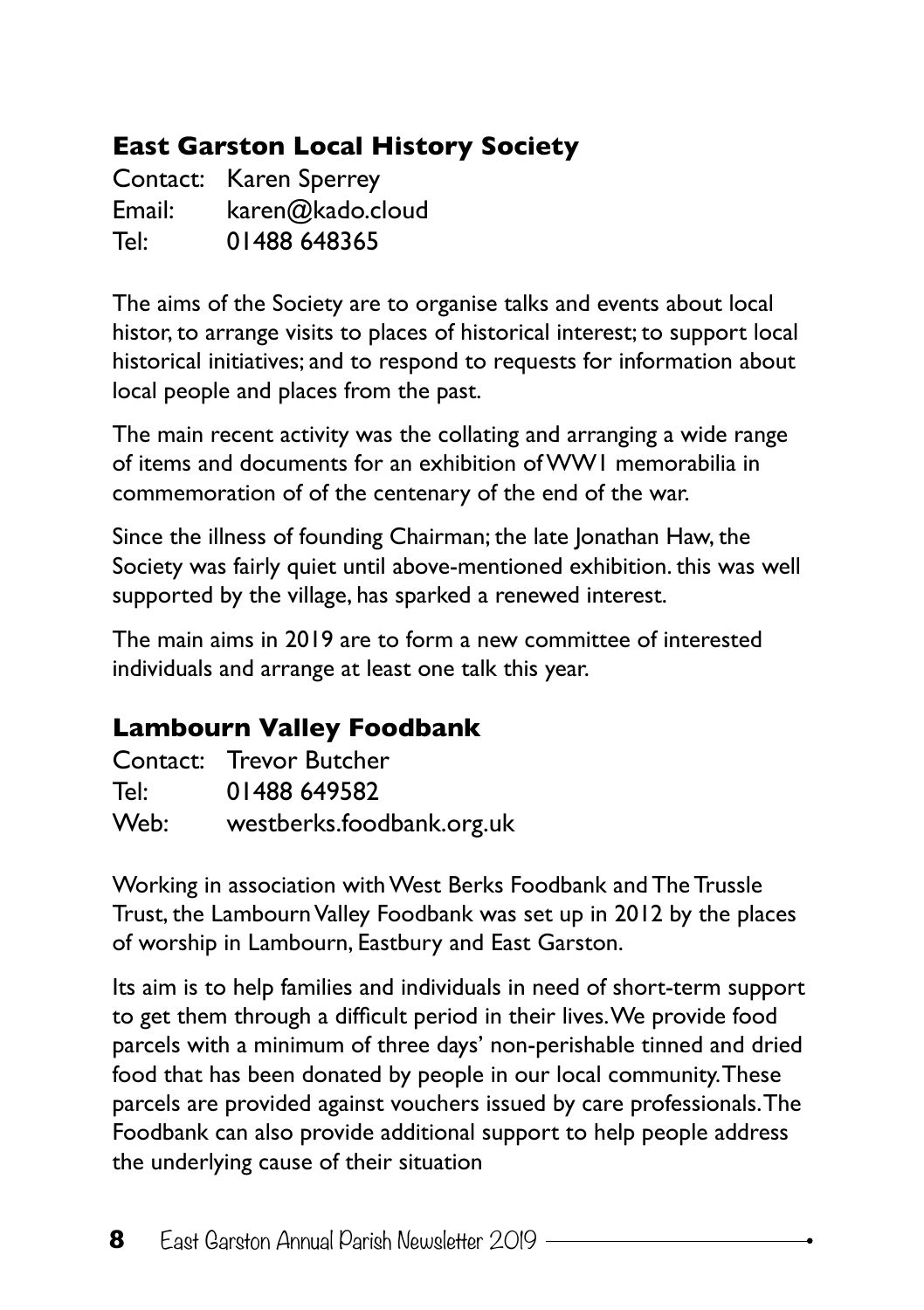During the last 12 months, the residents of East Garston have kindly donated 570kgs of food which has been taken to the Lambourn distribution centre.

We have two collection points in the village: All Saints Church (all day Saturday or during services, collection box in the porch); and *Swanston* in Station Road (collection box next to the front door).

#### **East Garston Bellringers**

|        | Contact: Mark Brock |
|--------|---------------------|
| Email: | mark@markbrock.uk   |
| Tel:   | 01488 648373        |

The bells at All Saints Church are rung for regular services and occasions such as weddings and funerals. More recently there has been commemorative ringing for the men from the village who lost their lives in WW1.

The current band of ringers was established in 1998 and we have welcomed new members since then as others have left the village. There are six bells, some dating back nearly 400 years, mounted in a wooden frame: the heaviest weighs17cwt (850kg).

Practices are normally at neighbouring towers to get a good mix of abilities. We welcome any new members, either ringers new to the village or anyone wishing to learn.

#### **East Garston Over 60 Coffee Club**

Jackie Breadmore: 01488 648851 Dave Knight: 01488 648472 Val Montgomery: 01488 648506 Bonnie Pounds: 01488 648242

The Club meets at 10:30 am on the last Friday of each month at the Friends' Meeting House. Members will be informed in advance of any deviation from this arrangement.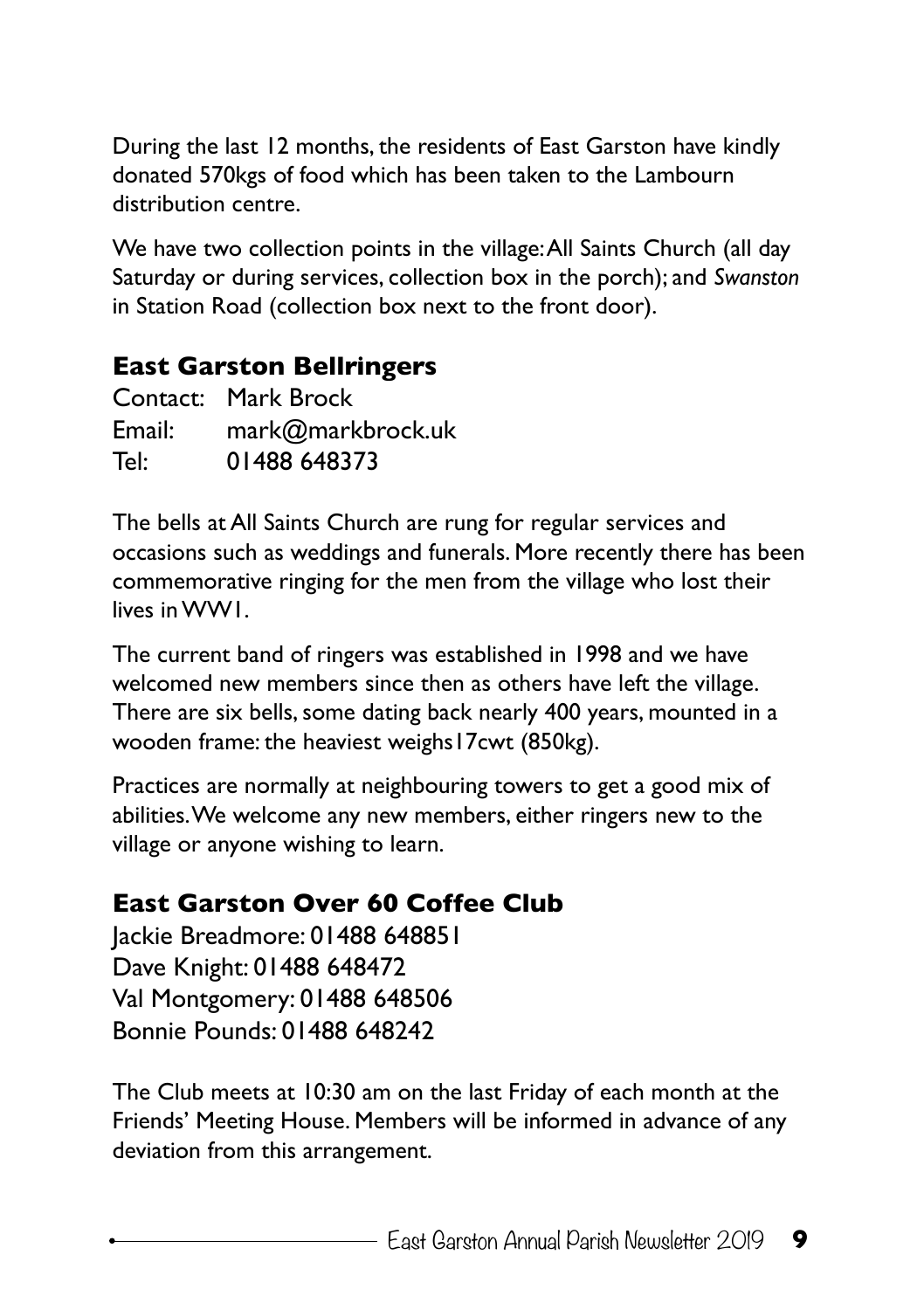The committee comprises the four above-named people.

Our aim is a very simple one: to provide the opportunity for villagers in our age group to enjoy each other's company in pleasant surroundings and on a regular basis. Newcomers to the village are welcome in the belief that membership, which is free, smooths integration into village life. Over recent years we have organised the MacMillan Coffee Mornings held in September. Last year a record sum of £1,015 was raised.

Some events on this year's programme have yet to be finalised but those already arranged include lunch at the Queens Arms in May, the customary skittles and tea in June, MacMillans Coffee Morning in September and a trip to the Watermill Theatre in November to see *The Prince and the Pauper.*

#### **East Garston Table Tennis Club**

|        | Contact: Peter Baldock |
|--------|------------------------|
| Email: | peter@douglas.co.uk    |

The Club organises weekly table tennis sessions (with two tables) every Thursday from 6.30pm to 8.00pm in the Village Hall.

Two of our youngest players have reached league standard. The Club aims to provide exercise, a laugh and encouragement for people of all ages, in particular children.

#### **East Garston Quakers**

|        | Contact: Penny Locke   |
|--------|------------------------|
| Email: | pennylocke64@gmail.com |
| Tel:   | 01488 648534           |

Quaker Meetings are 11.00am to 12.00pm every Sunday in the Friends' Meeting House. There is no programme or leader: anyone who feels called to speak may do so, but often Meetings are largely silent.

After Meeting we have coffee and biscuits and a general chat for half an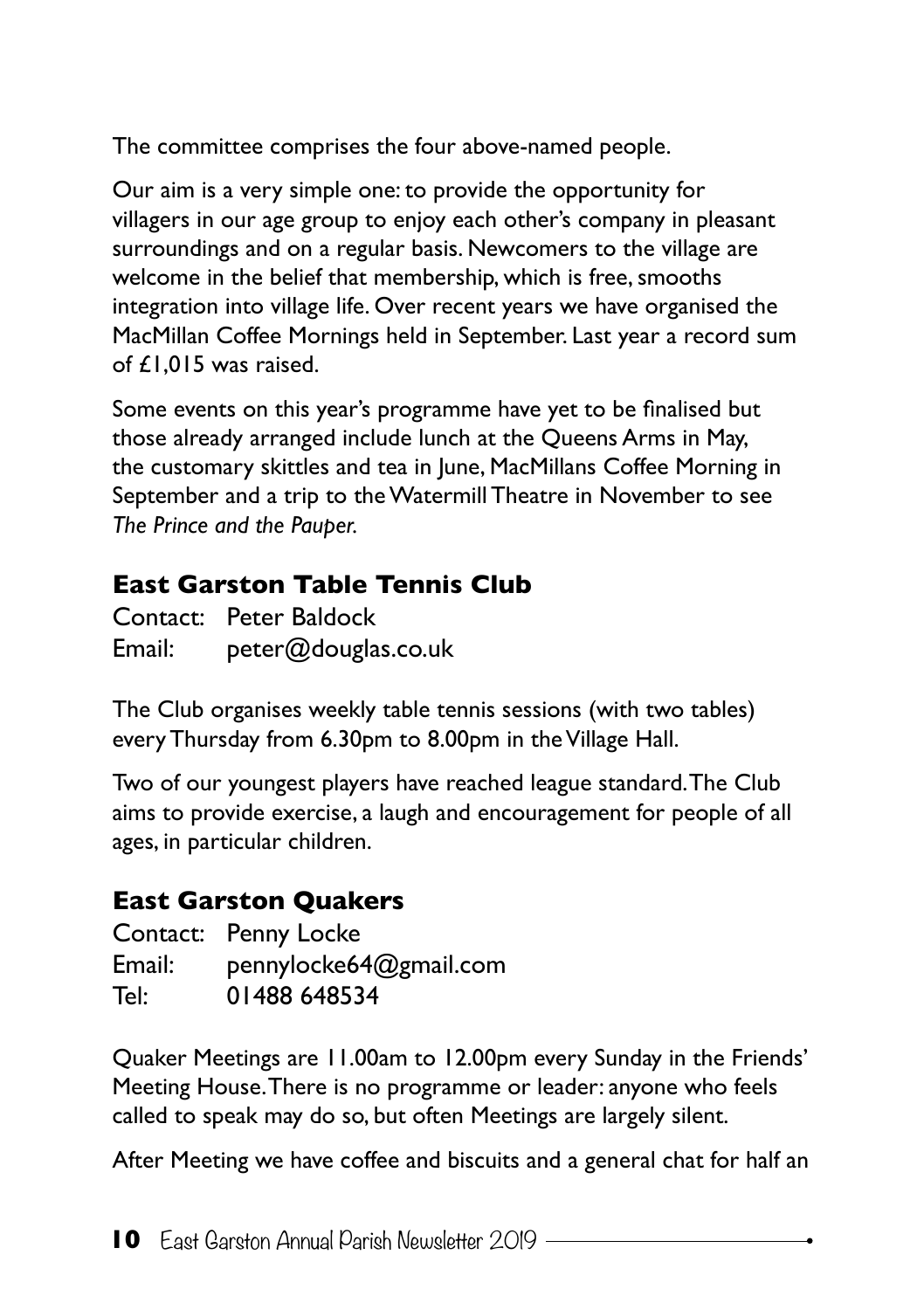hour or so at which all are welcome if you want to meet us informally.

Currently, there are no children in our Meeting but they are very welcome. We have a separate room where children can go under supervision so they don't have to attend the whole Meeting.

During the past year we have supported the Action Through Enterprise Charity that works in the very poor region of Upper West Ghana and Knit for Peace that encourages knitters to make clothes and blankets for people in need around the world. If anyone would like to knit squares that can be sewn into blankets we can provide wool that has been donated to us. The Friendship Group of knitters in Lambourn has been very kind with their donations. We also make twiddlemuffs for dementia patients.

This year we have also started to make eco-bricks, plastic bottles stuffed full of cut-up plastic so that are heavy and strong enough to be used as building bricks. We currently hold eco-brick making sessions 12.30 to 2.00pm on the first Sunday of the month. All are welcome.

The Meeting House is available for hire and includes a kitchenette with kettle, sink and crockery for making hot drinks, two toilets and a pleasant garden. There is wheelchair access to the Meeting room but no accessible toilet.

#### **East Garston Allotment Association**

|        | Contact: Martyn Wright    |
|--------|---------------------------|
| Email: | martyn-wright@lineone.net |
| Tel:   | 07973 953993              |

EGAA is an association for members who share an interest in horticulture and enjoy growing their own. Established in 2009, it leases land on the outskirts of the village and provides a number of plots for its members to grow a wide variety of crops. The main interest is in vegetables and fruit, but flowers also have a strong following, and there are even two small vineyards.

EGAA hosts an annual Flower and Produce Show, which is open to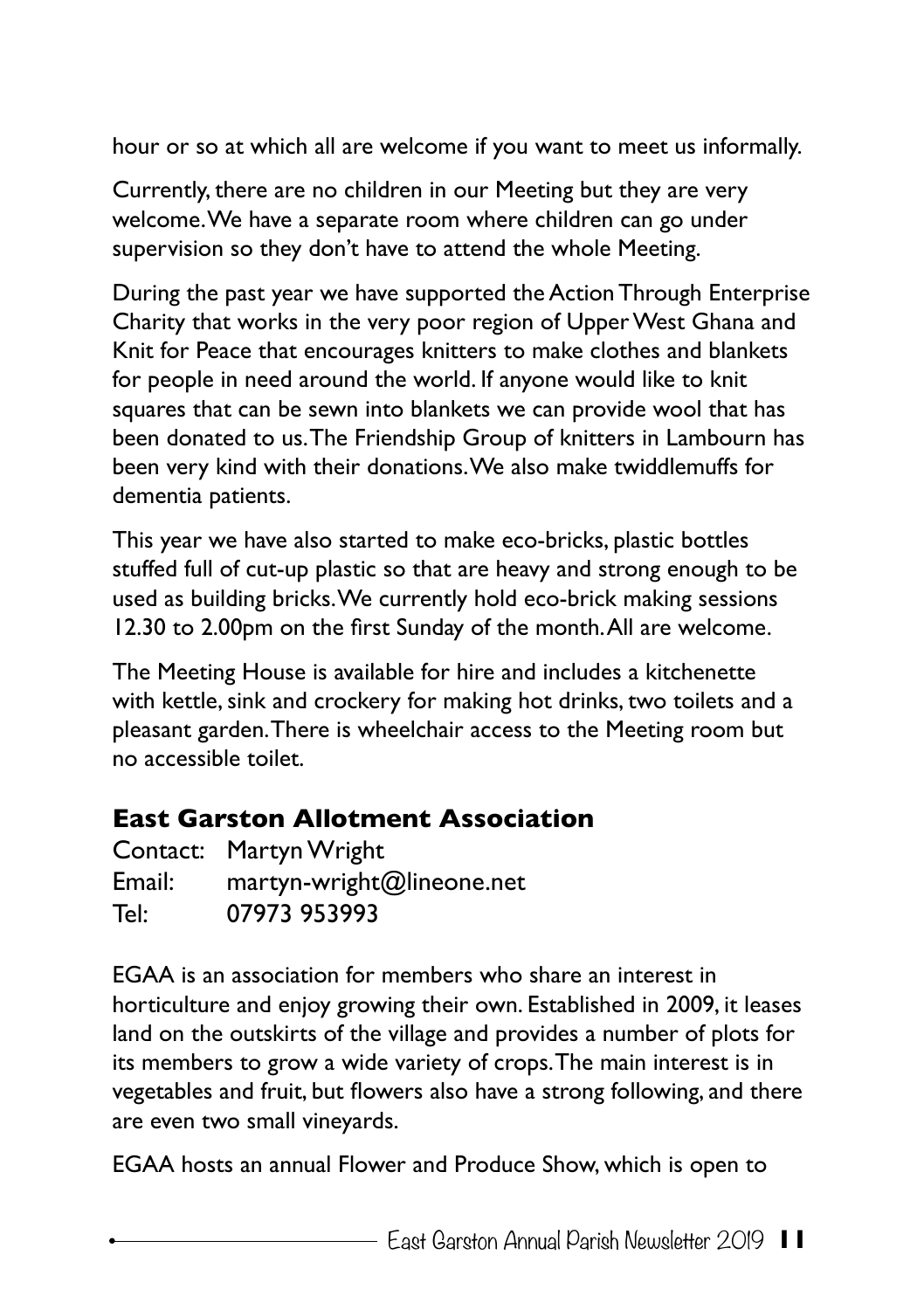all for entries, and which grows in popularity each year. Despite the difficult growing season with a very wet spring followed by prolonged drought, the members managed to grow some impressive crops last year, many of which were on display at the show.

Apart from growing more tasty and beautiful produce, the main objective for this year is to hold another successful Flower and Produce Show for East Garston and surrounding villages. In 2019 the show will celebrate its 10th anniversary and will be held in conjunction with East Garston Village Fete.

Currently, EGAA has a full membership with no vacant plots but please contact us if you want to have your name put on the waiting list.

#### **Valley Film Society**

| Contact: | Penny Locke                |
|----------|----------------------------|
| Email:   | info@valleyfilmsociety.org |
| Tel:     | 01488 648534               |
| Web:     | valleyfilmsociety.org      |

The Valley Film Society is based in East Garston. We show films across a wide range of genres, including foreign subtitled, black-and-white classics as well as British independents. After many successful years, we are now in our fourteenth season.

Films are shown in the Village Hall, usually on the first Tuesday of the month, with doors open from 7pm. Orders are taken for food to be delivered during the interval. We have a wide screen with HDMI, digital 5.1 surround sound, Blu-ray/DVD, raised seating and a convivial atmosphere. There is disabled access.

Membership for Season Fourteen (2018/19), consisting of up to10 films, costs £32. You can join at any film showing or online via our website. Guests pay £6 per film.

Our mission is to show films that you may not choose for yourself, or which you may never heard of before, but which you will find interesting and be pleased to have watched. To help ensure that this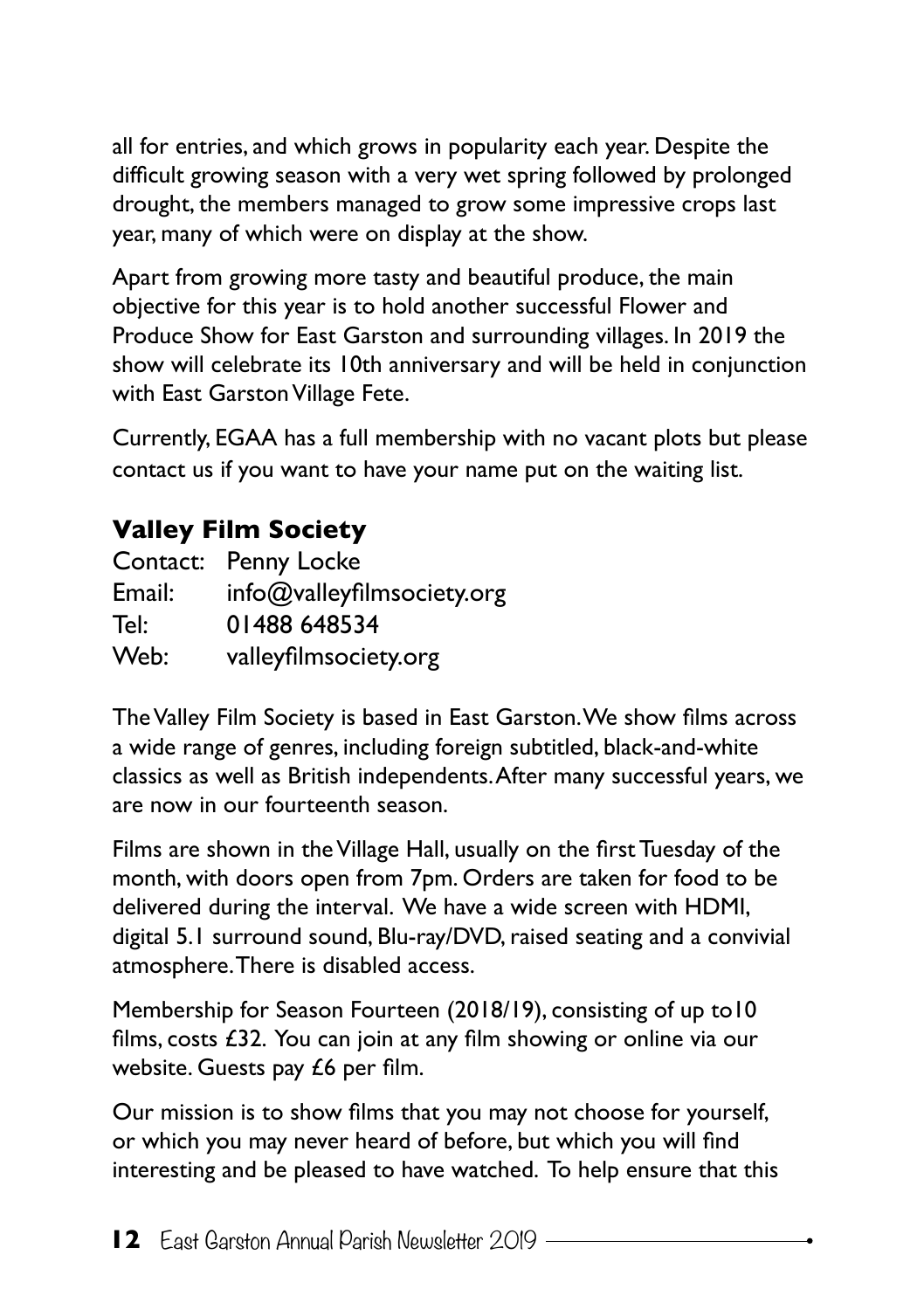happens, the film selection process requires that some committee members watch every film in advance, and not just depend on ratings or reviews. In addition, at the end of each film we ask the audience to rate the film anonymously. We also aim to show a children's film each season, usually on a weekend afternoon. Our aim is to continue to show a varied range of films.

#### **East Garston Social Club and Village Hall**

| Village Hall:                    |
|----------------------------------|
| Contact: Ed James                |
| edjames@sportingagenda.co.uk     |
| 01488 649770 or 07802 886307     |
| Social Club:                     |
| Contact: Raymond Baker           |
| ray.douglasinstruments@gmail.com |
| 07990 672395                     |
|                                  |

The Social Club is open on Friday and Saturday nights and on occasional evenings through the week when teams are playing at home.

There is a wide selection of drinks available including draught beers, lager and Guinness and wine from our wine merchant Haynes, Hanson & Clark. The club has a wide-screen TV, a darts board, pool table, a fullsize snooker table and an outside terrace for the summer months.

The Village Hall is available to rent for all your private and corporate events. The venue has been recently refurbished. Facilities include the bar, the kitchen, a new cooker, cutlery and crockery, tables and chairs, dishwasher, staging and even a skittles alley.

The Village Hall is currently regularly used for yoga and pilates classes, the Table Tennis Club, the Garston Gallopers, the Valley Film Society and local billiards, pool and cribbage leagues.

Over the next 12 months or so various building works will take place, including repairing the roof of the hall and realigning and refurbishing the games room. The old shop next-door is to be turned into a café.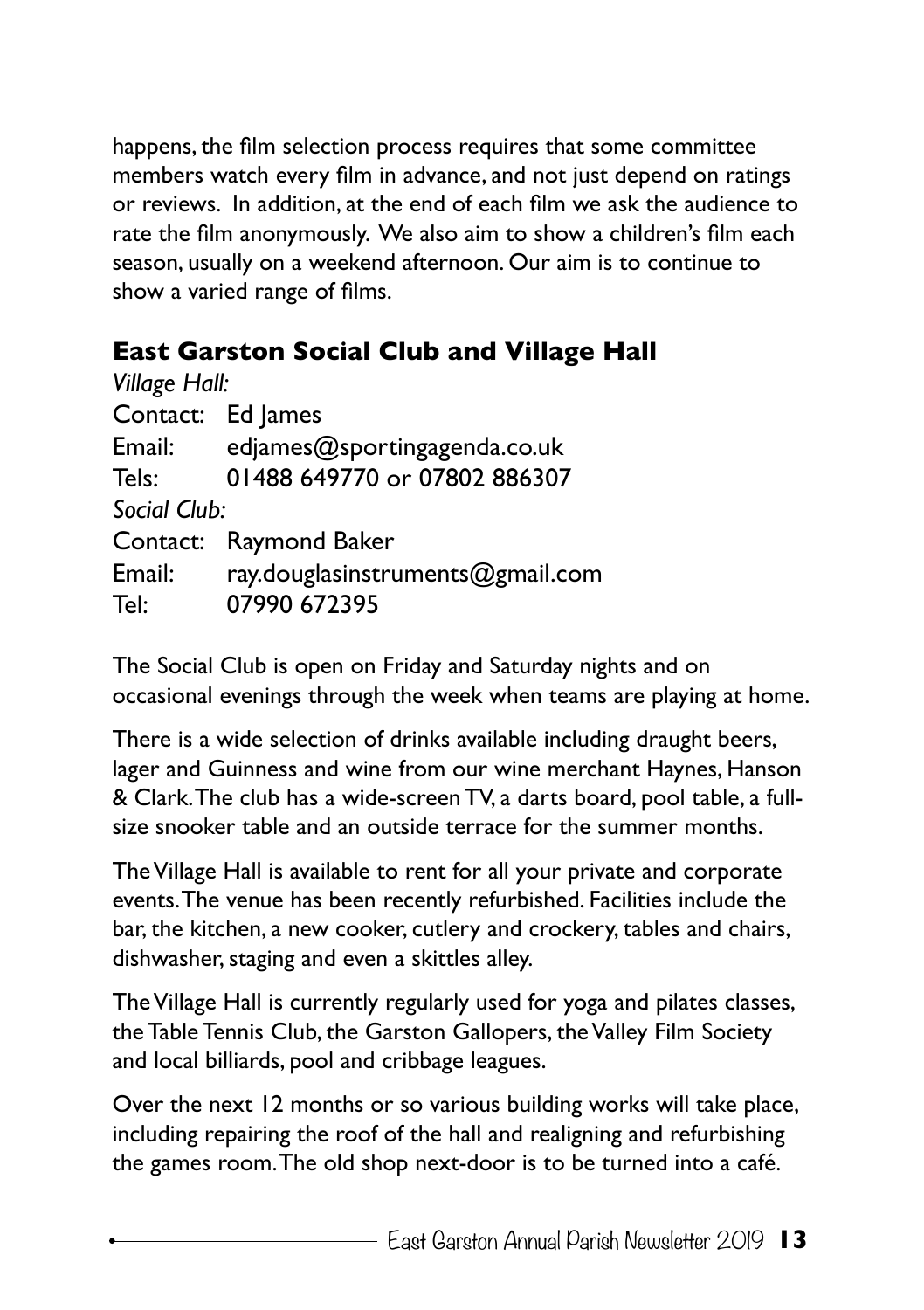#### **Village Views**

Contact: Dawn Tonge Email: [dawnmarytonge@gmail.com](mailto:dawnmarytonge@gmail.com) Tel: 01488 648370

*Village Views* is a monthly magazine, distributed to nearly 1,000 households by volunteers. It is also sold in local shops. Issues are shared with friends and families all over the world. Copies cost 40p each, or £4 for an annual subscription. The purpose of *Village Views* is to inform and embrace the church and civic communities of the Lambourn Valley Benefice.

*Village Views* supports local organisations and businesses and publishes a wide range of articles on many topics, written by local contributors. It aims to continue to provide an informative, entertaining and accessible magazine to the Valley's villages – and beyond.

#### **Penny Post**

|         | Contacts: Penny Locke; Brian Quinn             |
|---------|------------------------------------------------|
| Emails: | penny@pennypost.org.uk; brian@pennypost.org.uk |
| Tels:   | 07768 981658; 01488 648110                     |
| Web:    | pennypost.org.uk                               |

*Penny Post* is run by long-time East Garston resident Penny Locke and her husband Brian Quinn and provides information on almost every aspect of life across West Berkshire and the surrounding areas. This is accomplished through a website; a weekly area-wide e-newsletter; a monthly e-newsletter covering the Valley of the Racehorse; social media; and its weekly programme on 4 Legs Radio. *Penny Post* currently has about 4,000 subscribers overall and about 900 in the Valley.

*Penny Post's* aim has always been to emphasise the positives and to avoid sensationalism. Where there is a problem, it tries to suggest what can be done to improve the situation. In addition to promoting local businesses, *Penny Post* has always been supportive of the many charitable and voluntary groups in the area as well as of campaigns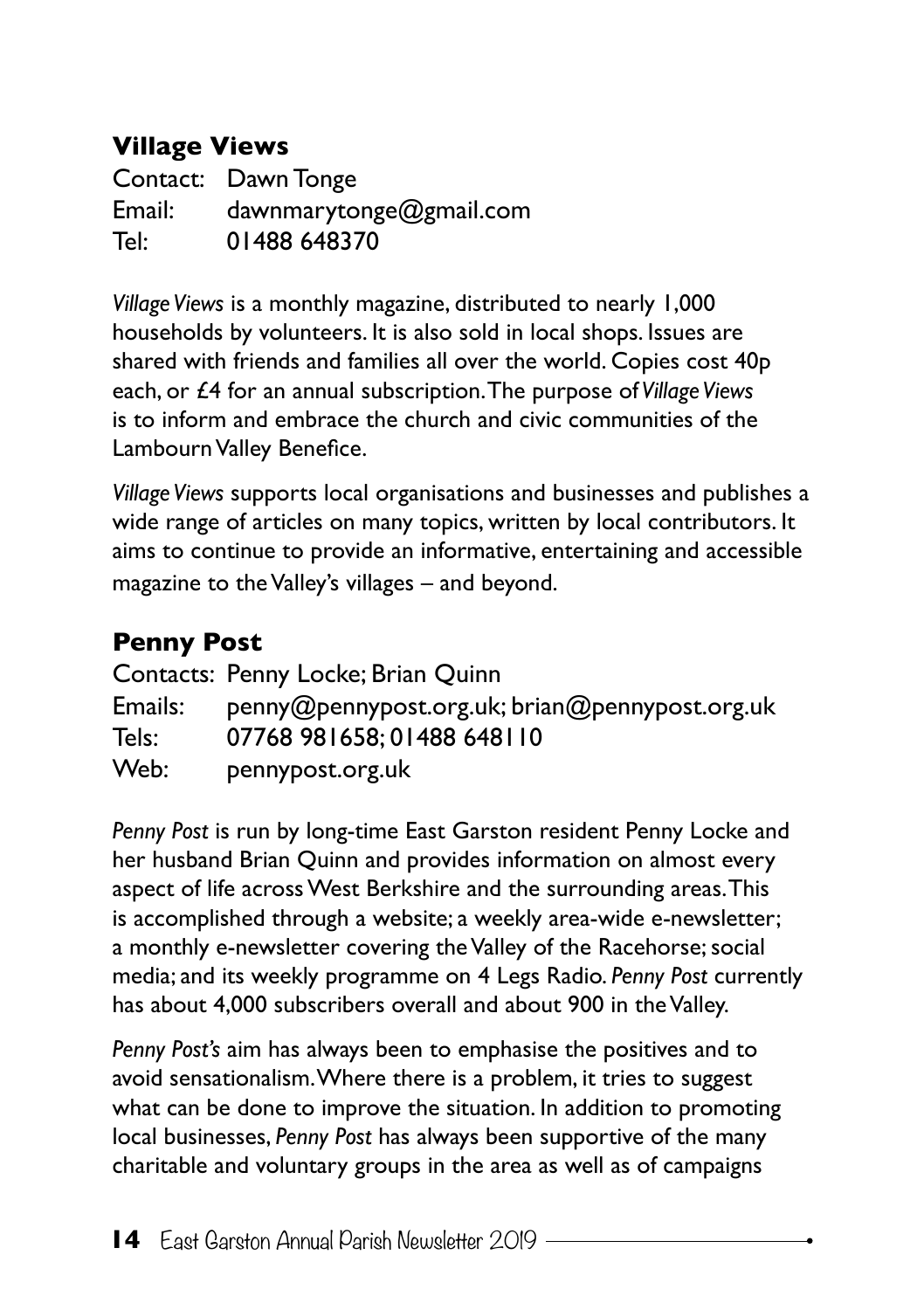on subjects including pollution, plastic use, speeding and the effects of council cuts.

*Penny Post's* extensive coverage also includes news, humour, event listings, recruitment adverts, seasonal recipes, courses and classes, items and properties for sale and competitions. Contributions of all kinds are welcomed – see contact details above.

#### **4 Legs Community Radio for the Lambourn Valley**

|        | Contact: Chris Capel     |
|--------|--------------------------|
| Email: | studio@4legsradio.org.uk |
| Tel:   | 07834 893251             |
| Web:   | 4legsradio.org.uk        |

4 Legs Community Radio, which first broadcast in April 2018, is an internet radio station providing a community-based radio service for people located in the Lambourn Valley. It provides local community news, events information and items of interest; promotion of local businesses and charitable, social, sporting and support groups; interviews with a wide range of guests; stimulating conversations and interviews; and great music.

Over the past year, the average 'Listen Live' listeners per week have been have been between 50 and 220+. Average 'Listen Again' listeners per week between 80 and 300+. The number of broadcast hours and presenters has increased and and regular monthly slots on topics such as IT and pet care have been introduced..

4 Legs has involved children by launching writing and photographic competitions and recorded programmes from primary schools

Plans for the next 12 months or so include e-vamping the website, registering 4 Legs Radio as a Charitable Incorporated Organisation (CIO) or similar, obtaining donations and/or sponsorship for either each individual programme or the entire radio station; finding larger premises; increasing community feedback; and further extending broadcasting hours.